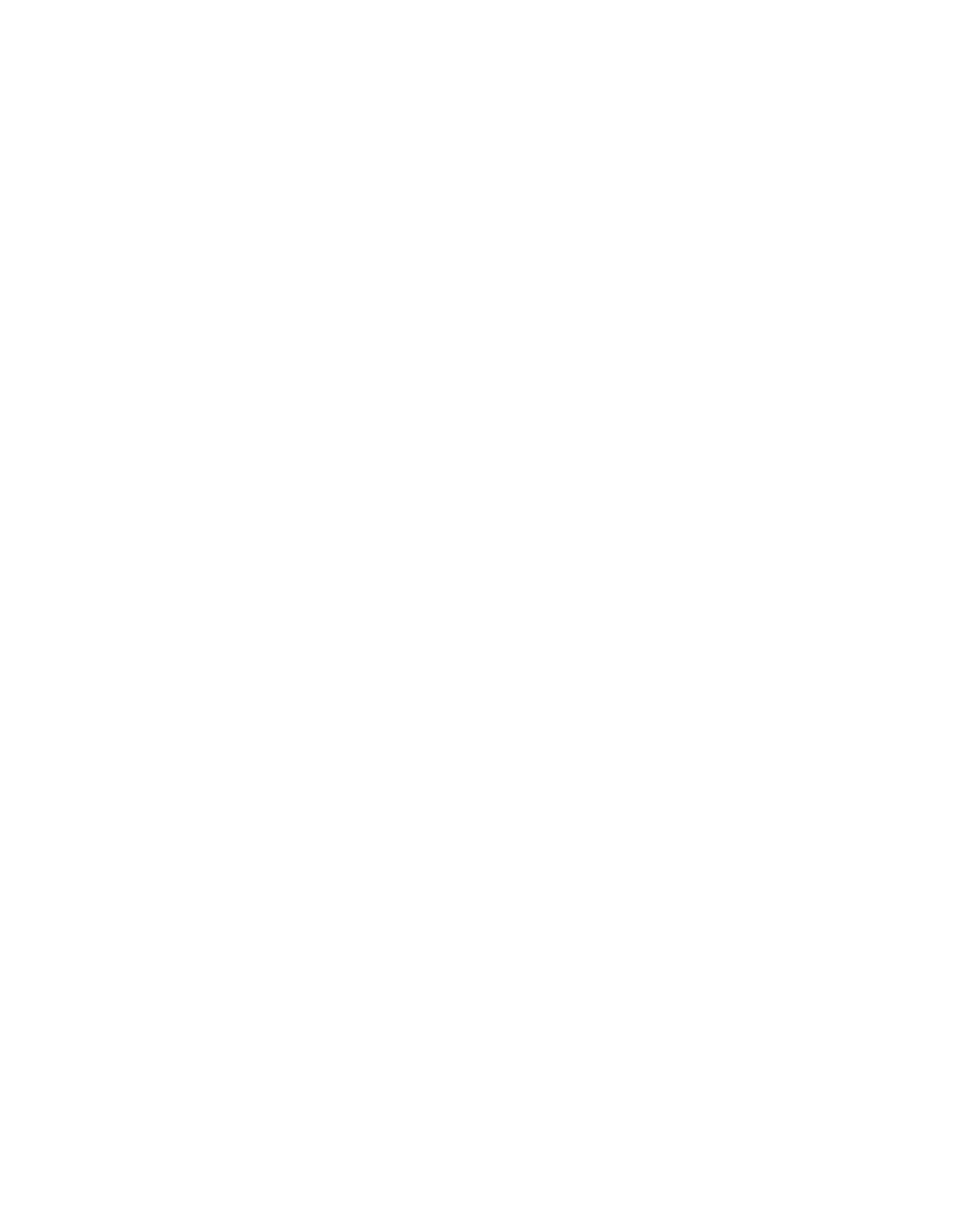# Table of Contents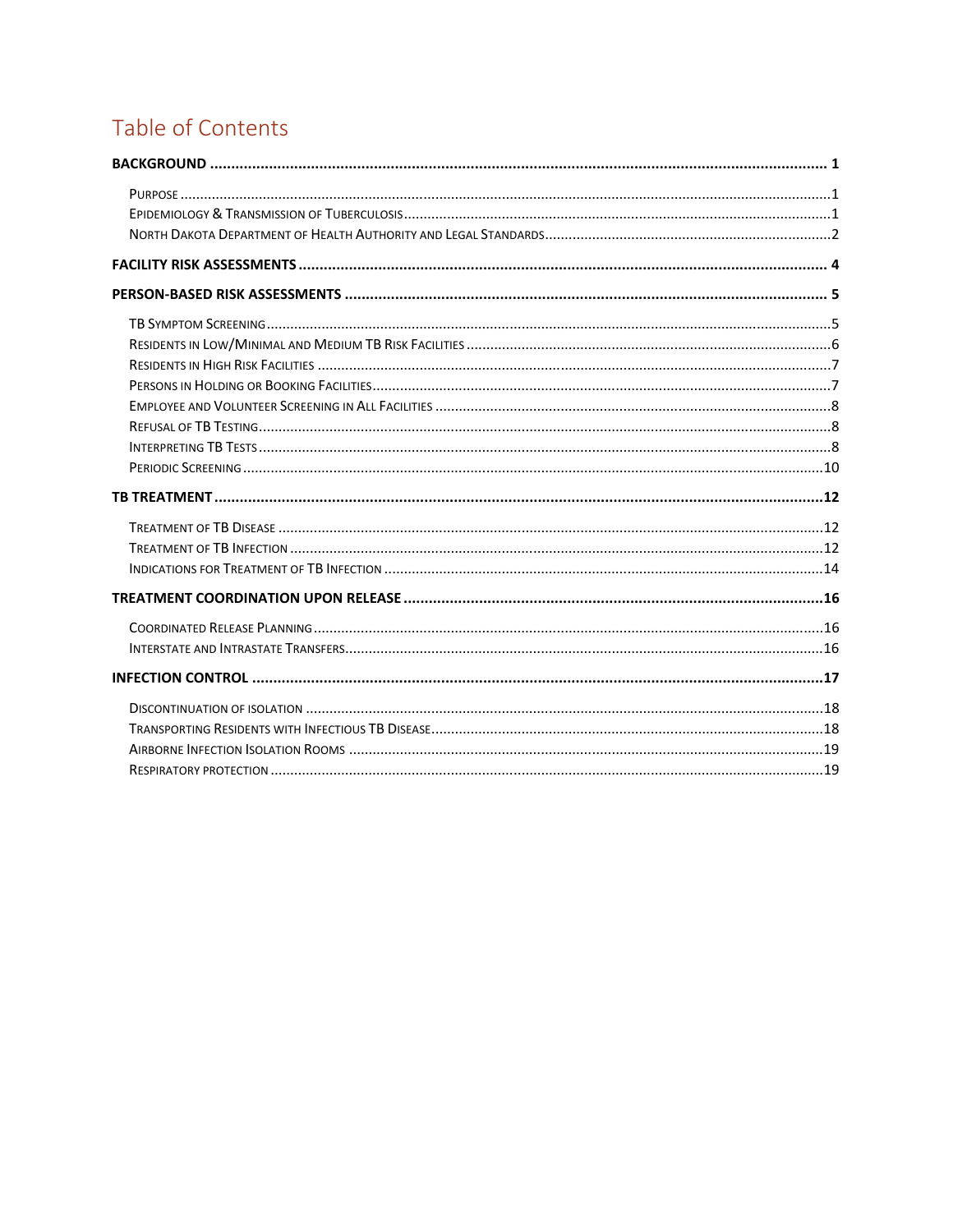# Background

#### Purpose

The purpose of this document is to provide recommendations on the prevention and treatment of tuberculosis (TB) infection or tuberculosis disease among residents and staff of North Dakota Correctional Facilities.

### Epidemiology & Transmission of Tuberculosis

TB incidence in the United States has decreased during the past decade, largely because of more intensive TB prevention and control efforts. Nevertheless, TB control remains a public health priority for correctional systems. TB outbreaks continue to occur and a significant proportion of TB cases in the U.S. occur among persons who are over-represented in certain jails or prisons. These populations include racial/ethnic minority populations, persons with human immunodeficiency virus (HIV) infection, and persons born in foreign countries that have high rates of TB.

*Mycobacterium tuberculosis*, the organism that causes TB, is transmitted through airborne respiratory droplets when an individual with active pulmonary TB disease coughs, sneezes, speaks, or sings. Transmission of *M. tuberculosis* depends on the length of time and frequency of the exposure, the degree of contagiousness of the infected person, the environment and airflow in which the exposure occurred, and the intensity of the contact with the TB organism itself. Infection with *M. tuberculosis* usually requires prolonged contact with an infectious person in an enclosed space. However, many persons who become infected never develop TB disease.

The most significant risk factor for tuberculosis infection is country of origin. The general U.S. population has an estimated TB infection rate of only 5-10%; whereas foreign born populations have an average estimated TB infection rate of 32% (rates varying widely throughout the world). Other risk factors for TB infection include injection drug use, being a resident or employee in congregate settings(prisons and jails, long term health care facilities, and homeless shelters), and being a contact of an active TB disease case. On average, 30% of household contacts to infectious TB disease cases screen positive for TB infection.

Approximately 5% of people with TB infection will develop active TB disease during the first year or two after infection. In another 2-5% over the course of their lifetime. Certain medical conditions increase the risk that TB infection will progress to TB disease. HIV infection, injection drug use, history of organ transplant, immunosuppressive therapy, (including steroids and anti-TNF alpha drugs), diabetes mellitus, and chronic renal failure.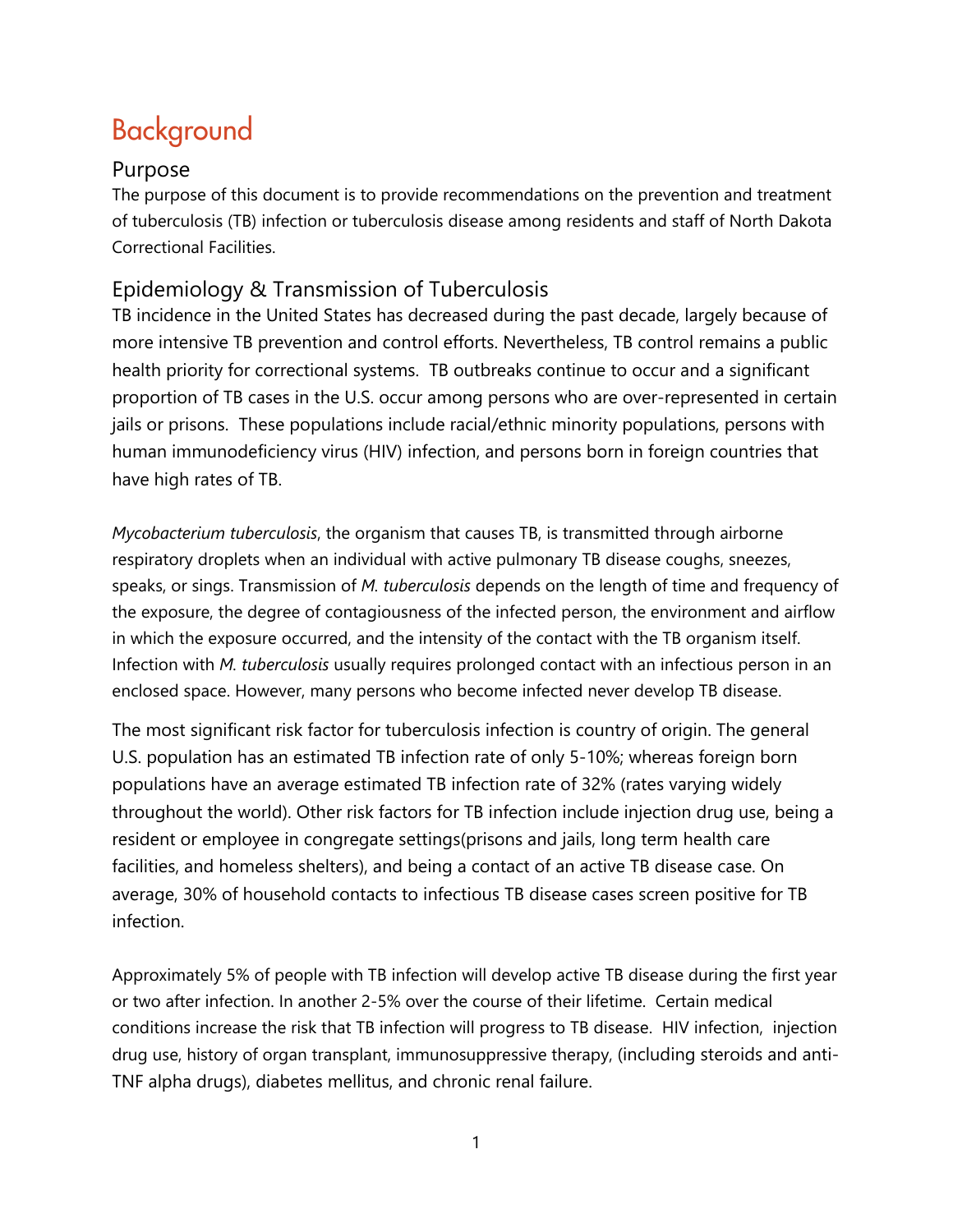# North Dakota Department of Health Authority and Legal Standards

# NDCC 23-07-01. State department of health - Collection of public health information.

This statue gives the North Dakota Department of Health (NDDoH) the authority to develop rules around diseases or conditions that are required to be reported. It also includes who is expected to report. Mandatory reporters include all health care providers and directors of correctional institutions. These disease reports which are held by NDDoH are confidential and are unable to be disclosed or made public, even under subpoena except that the disclosure is to medical personnel to the extent necessary to protect the health or life of any individual.

# NDAC 33-06-01-01. Reportable conditions.

The administrative rules outline which conditions and, in some cases, laboratory-based results that are reportable to NDDoH under the authority granted in NDCC 23-07.

Tuberculosis:

- tuberculosis infection caused by *Mycobacterium tuberculosis* or *Mycobacterium bovis*\*.
	- o Positive results of tests performed by purified protein derivative antigen or by any other diagnostic test approved for the purpose of identifying tuberculosis infection, (i.e. interferon gamma release assay) with corresponding values as available.
	- o Reports can be made via the online report card which can be found at www.ndhealth.gov/hiv/reporting.
- Suspected or confirmed cases of tuberculosis disease
	- o These cases must be reported within twenty-four hours preferably by a phone call followed by online or mail reporting.

Laboratories that receive specimens for tuberculosis testing shall report all results obtained by an appropriate procedure.

- all smear results for acid-fast bacilli:
- all results of cultures to look for *M. tuberculosis* complex, and;
- all results of rapid methodologies, including nucleic acid amplifications which are performed when *M. tuberculosis* complex is suspected
- Reporting is required even if the resident has already been released or transferred from the facility.

### Resident constitutional right to TB care

The Eighth Amendment of the U.S. Constitution prohibits "cruel and unusual punishment." Over time, the courts interpreted the deprivation of medical services for prisoners, including failure to relieve pain and restore function, as prisoner torture (Paris, 2008).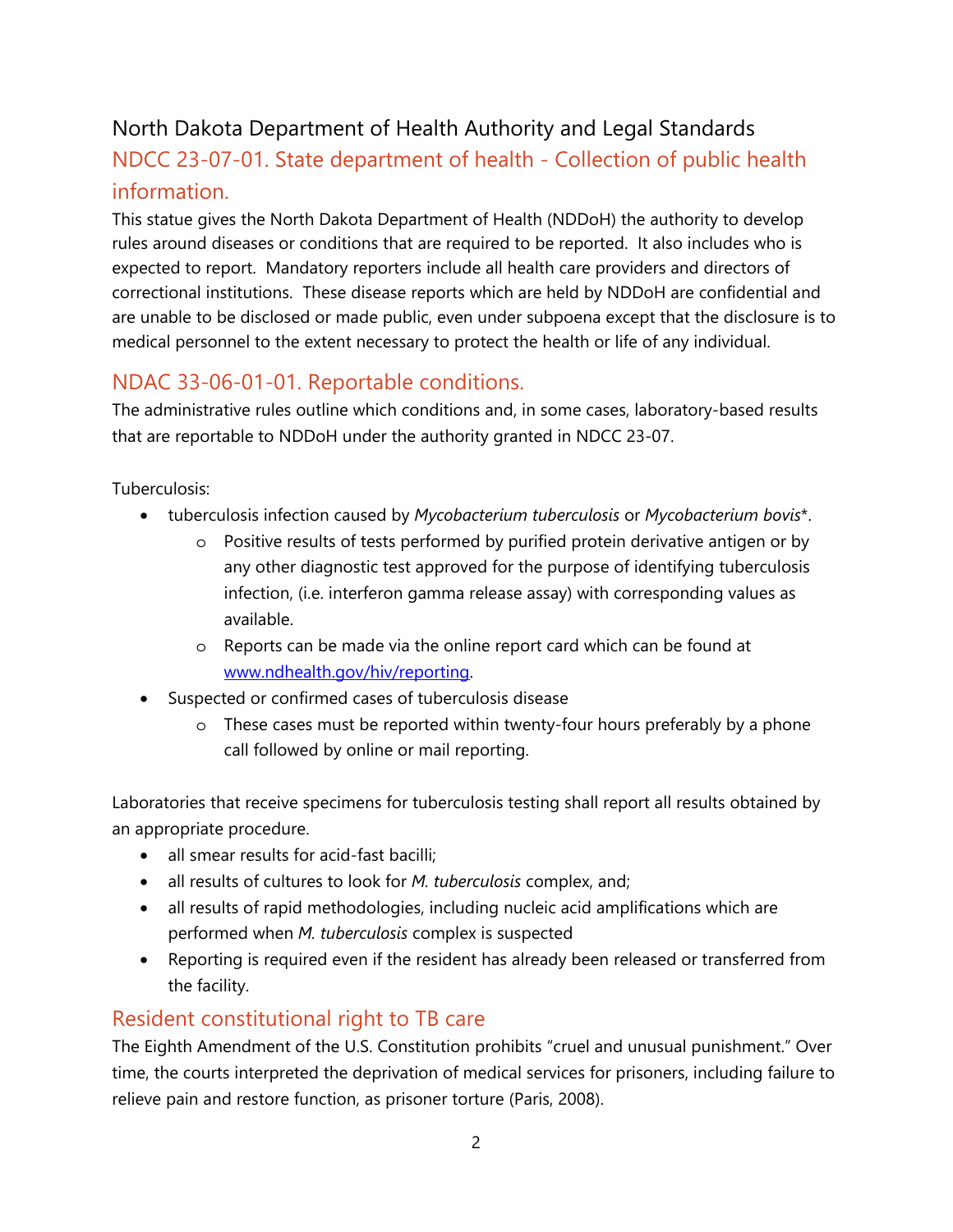The U.S. Supreme Court established in 1976 that the U.S. Constitution guarantees residents a right to health care. In the Estelle v. Gamble decision, the Supreme Court defined "deliberate indifference to medical needs" and established three basic rights for residents: 1) the right to access health care; 2) the right to a professional medical opinion; and 3) the right to care that is ordered. When correctional and detention systems fail to provide care for tuberculosis infection or disease, they also fail to meet these legal demands and litigation may follow (Paris, 2008).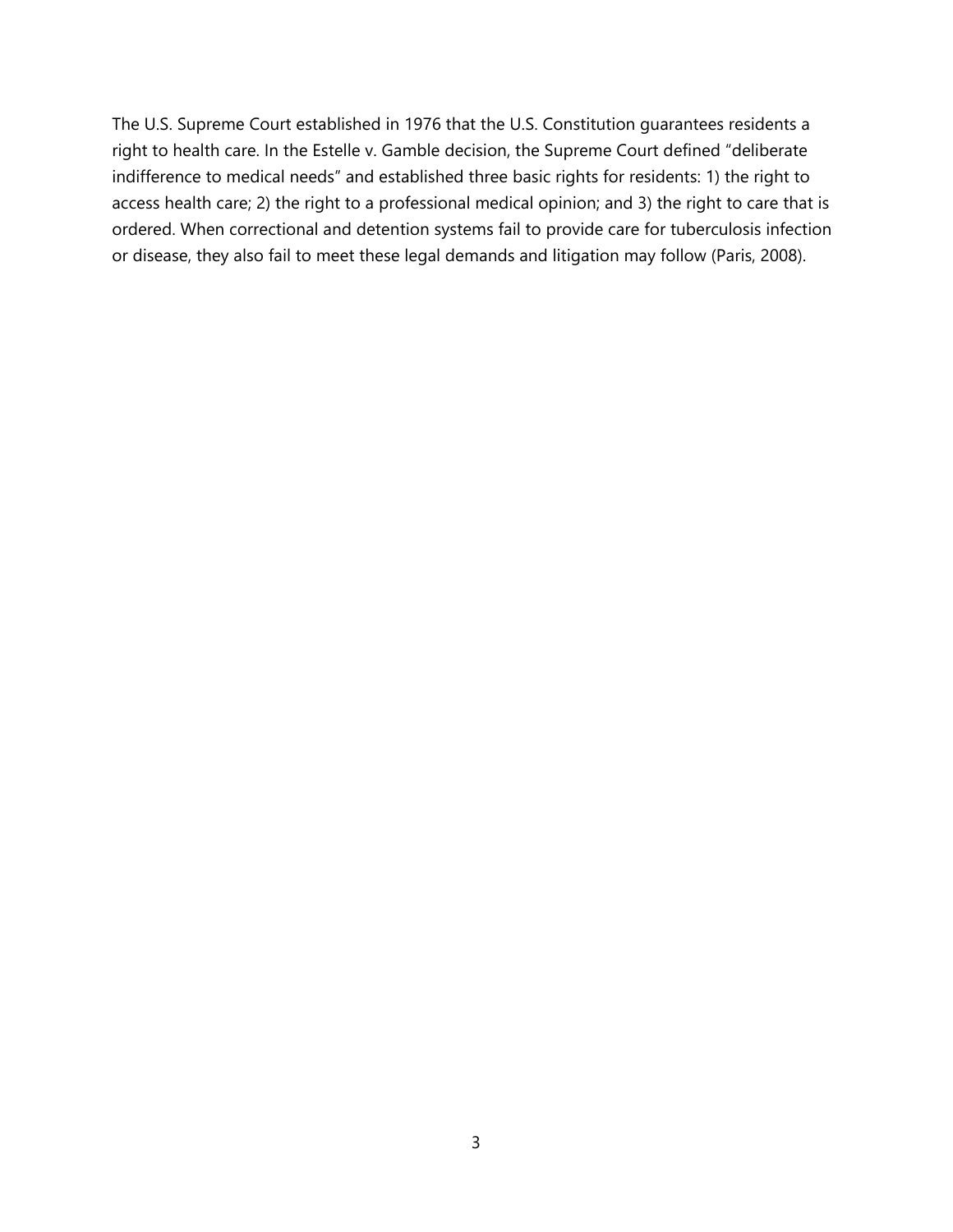# Facility Risk Assessments

The implementation of evidence-based TB prevention and care strategies and interventions in correctional facilities is paramount. The **Tuberculosis Risk Assessment for Correctional Facilities** is a tool designed to:

- assess facilities TB risk based on state, county, and facility epidemiological data
- evaluate prior year activities
- guide the implementation of TB guidelines provided by NDDoH TB Program

Each correctional facility must perform an initial baseline TB risk assessment. Thereafter, the facility must perform annual assessments.

Risk assessment categories are listed as **High Risk (**with potential ongoing transmission), **Medium Risk** or **Minimal Risk**. Screening for TB is based upon each facility's risk for ongoing person to person transmission of TB.

To assess a correctional facility's risk for TB transmission, consider the following facility-based questions:

- What is the facility type (e.g., prison, transitional, regional/city county or short-term detention)?
- Has the facility identified a cluster of persons with TB test conversions or confirmed TB disease suggesting recent ongoing TB transmission? A TB test conversion due to recent transmission in the jail requires the baseline negative test and repeat positive test be done in the facility.
- What is the facility's incidence of TB disease? How does the facility compare to state and national incidence of TB disease?
- Is the percentage of screened residents with previous or newly diagnosed TB infection in the preceding calendar year equal or greater than 10?
- Has a case of infectious TB disease been reported in the last year?
- Does the facility house or employ a substantial number of persons with TB risk factors (e.g., HIV-positive clients)?
- Does the facility house or employ a substantial number of persons who have emigrated from areas of the world with high TB incidence (e.g., Mexico)?
- Does the facility have systems in place for prompt TB screening, respiratory isolation or referral for persons with TB signs and symptoms?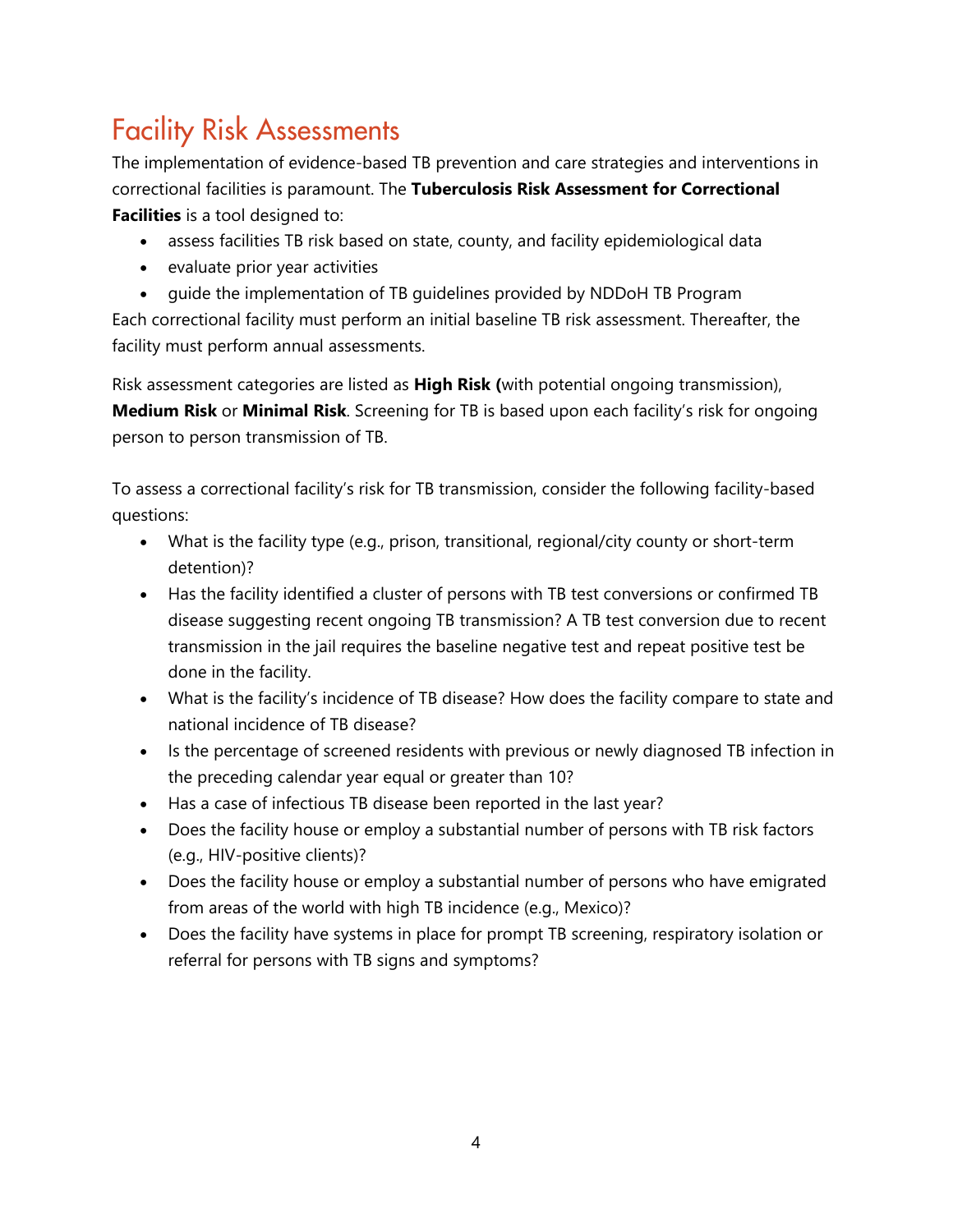# Person-based Risk Assessments

Screening for TB in correctional facilities involves both ongoing surveillance for active TB disease and detection of TB infection. Early detection and isolation of residents with suspected pulmonary TB is critical to preventing widespread TB transmission. Identification of TB infection provides an opportunity for providing treatment to prevent future development of TB disease.

# TB Symptom Screening

Whenever possible, health-care professionals should perform the initial screening. However, correctional officers in jails (particularly those housing minimal numbers of residents) frequently administer health intake questionnaires. If custody staff members conduct the intake screening, they should receive adequate periodic training in taking a medical history, making necessary observations, and determining the appropriate disposition of residents with signs or symptoms of possible medical problems. Staff conducting medical intake should receive appropriate counseling and education regarding medical confidentiality. Facilitates may use the **Tuberculosis Risk Assessment for Adults** or the **Tuberculosis Risk Assessment for Pediatrics** to perform a person-based risk-assessment. This tool screens individuals for signs and symptoms of TB disease as well as for risk factors associated with TB infection.

For non-English speaking residents, it is critical that TB symptom screening questions be asked via an interpreter (either in-person or via language line).

When performing a person-level screening for signs and symptoms of TB disease and/or risk for TB infection, questions asked should include:

- *Have you ever been treated for tuberculosis (TB) or latent TB infection (LTBI)?*
- *Have you had a cough for more than 2 weeks?*
- *Are you coughing up blood?*
- *Have you recently had unexplained weight loss?*
- *Do you have frequent fevers or night sweats?*
- *Do you have chest pain?*
- *Have you traveled outside the United States?*

In addition, all newly arrived residents should be evaluated for clinical conditions and other factors that increase the risk for infection or the risk for progressing to TB disease, including the following:

- HIV infection
- recent immigration
- recent close contact with a person with TB disease
- injection-drug use, diabetes mellitus
- immunosuppressive therapy
- hematologic malignancy or lymphoma
- chronic renal failure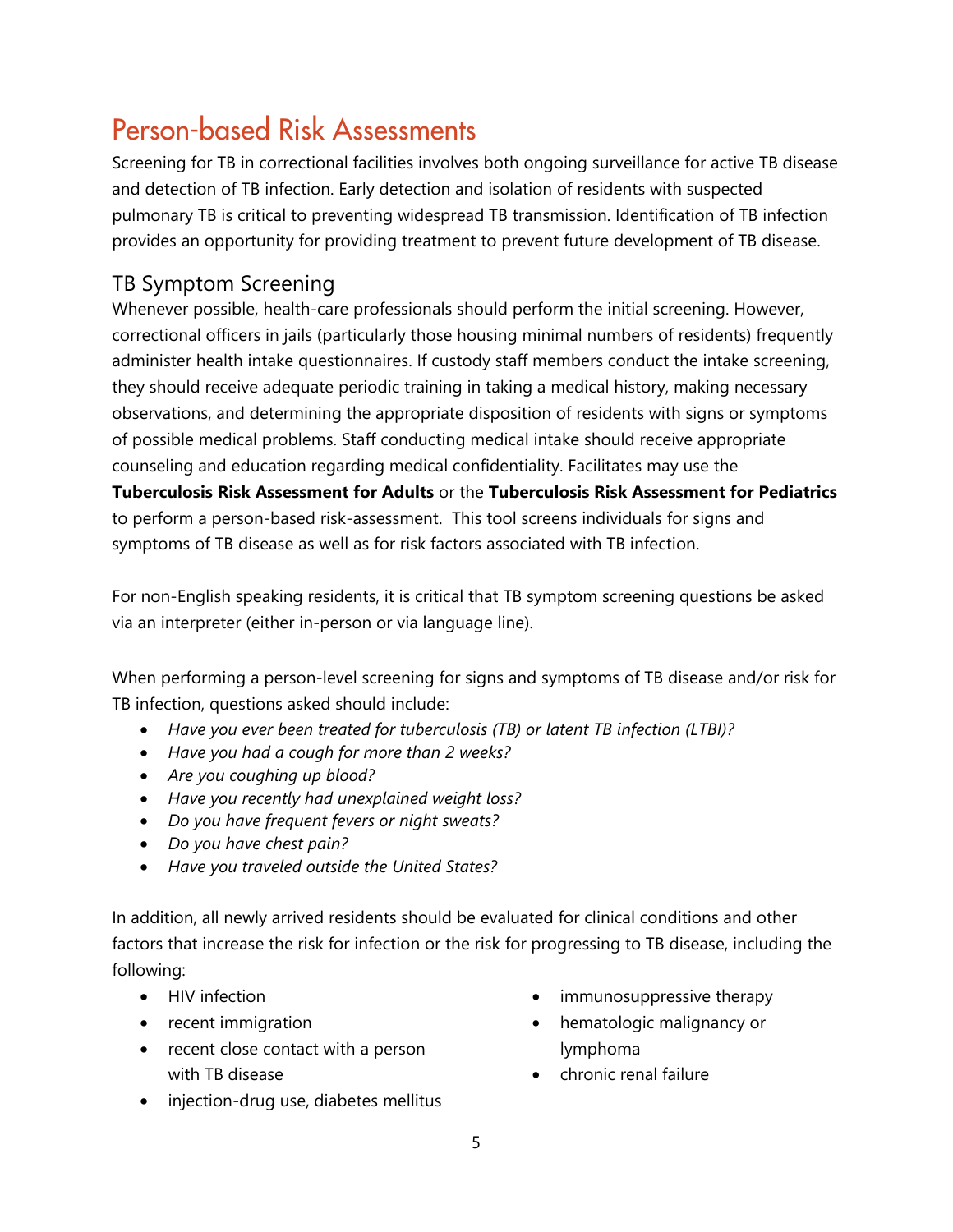- medical conditions associated with substantial weight loss
- history of gastrectomy or jejunoileal bypass

• malnutrition

Residents with any of these conditions may require further screening with a TST or IGRA within fourteen (14) days of intake.

Residents who have symptoms suggestive of TB disease should receive a thorough medical evaluation, including a TST or IGRA, a chest radiograph, and, if indicated, sputum examinations within 1 day of intake. Residents should be isolated in an airborne infection isolation (AII) room until evaluation is completed. If the facility does not have an AII room, the resident should be transported to a facility that has one.

Residents who are infected with HIV might be anergic and consequently might have a falsenegative TST. QFT-Plus is now optimized with innovative tuberculosis-specific antigens that elicit both CD8 and CD4 T cell responses – enabling a more comprehensive assessment of cellmediated immune response to TB infection.

Quantiferon, available through the North Dakota Public Health Lab, is a blood test licensed by the FDA to test for latent tuberculosis infection and has been demonstrated to be at least as sensitive as the TST in detecting the presence of TB infection in individuals with active TB disease. It is more specific than the TST, i.e., there are fewer false positive results. The QFT test is not associated with false positive results related to a history of BCG vaccination (a significant advantage over the TST). Furthermore, there is no need for 2-step testing because false negative results due to the ―booster phenomenon are not associated with QFT. The CDC has stated that QFT can be used in all circumstances in which the TST is currently used, including contact investigations, evaluation of recent immigrants, and sequential-testing surveillance programs for infection control (e.g., those for health care or correctional workers).

To facilitate screening, the **Tuberculosis Risk Assessment for Adults** or **Tuberculosis Risk Assessment for Pediatrics** should be used.

#### Residents in Low/Minimal and Medium TB Risk Facilities

The primary purpose of screening in short-term correctional settings is to detect TB disease. TST or IGRA screening is often not practical to initiate treatment for TB infection because of the high turnover rate and short lengths of stay. The following initial screening steps must be taken:

- Evaluate all residents upon entry for TB history and symptoms.
- Immediately evaluate residents with symptoms to rule out infectious TB disease and house them in an AIIR until evaluated. If facility does not have an AIIR, transfer residents to a facility equipped with an AIIR for evaluation.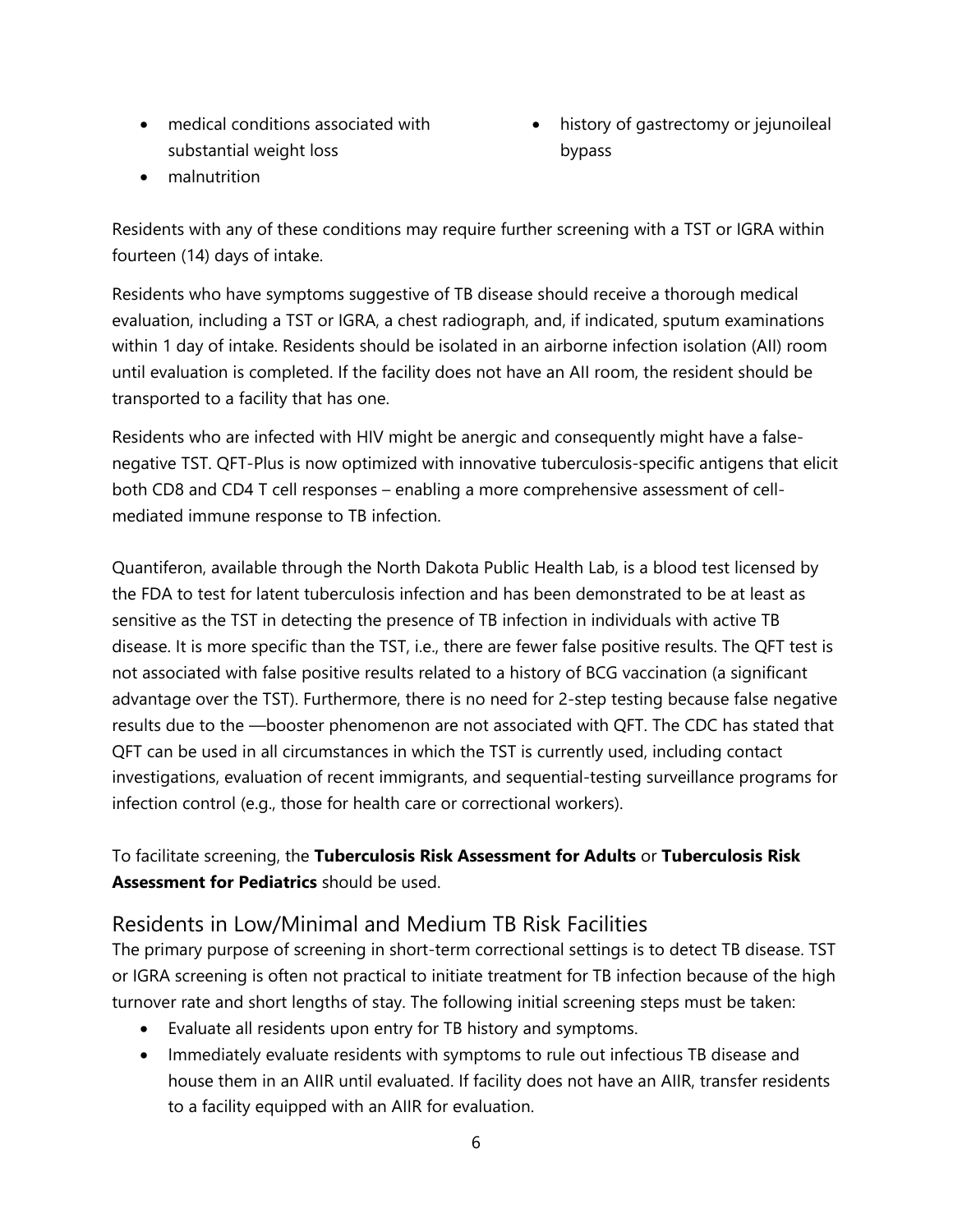- Non-infectious residents may be released from an AIIR if:
	- o 1) TB diagnosis is excluded, or
	- o 2) they meet the criteria to discontinue isolation before a final diagnosis is made.
- Infectious residents should remain in isolation until treatment renders them noninfectious.

For residents who do not have any symptoms of TB, ensure testing within fourteen (14) days of intake. If a previous test result is available, it is valid for six (6) months unless the resident reports new risk factors since the last assessment.

For residents that are BCG vaccinated, the CDC recommends IGRA testing as BCG may cause a false positive TST reaction.

Residents with any of the following are exempt from receiving a TST or IGRA test:

- Documented history of a positive IGRA result;
- Documented history of previously diagnosed TB disease; or
- Documented history of severe reaction to a TST (recommend performing an IGRA).

Residents with documented history of previous, adequate treatment for TB infection or disease should not be tested but screened for signs and symptoms of active disease.

#### Residents in High Risk Facilities

This classification should be temporary and warrants immediate investigation and corrective action. Contact the NDDoH TB Program for guidance and recommendations.

- Repeat TB screenings every 8-10 weeks. Follow with a new risk assessment until:
	- 1) no cases of infectious TB or TB test conversions are identified, and
	- 2) lapses in infection control have been corrected.
- Reclassify the facility as medium risk for one year after ongoing transmission has ceased.

#### Persons in Holding or Booking Facilities

City, county, and other law enforcement authorities frequently have facilities that hold arrestees and detainees for short periods of time, ranging from hours to multiple days. TB symptom screening is recommended for all persons at the time of entry into these facilities. Any detainee who has symptoms suggestive of TB should be immediately isolated and transferred to a facility or hospital in which the detainee can be placed in an AII room and evaluated promptly for TB disease.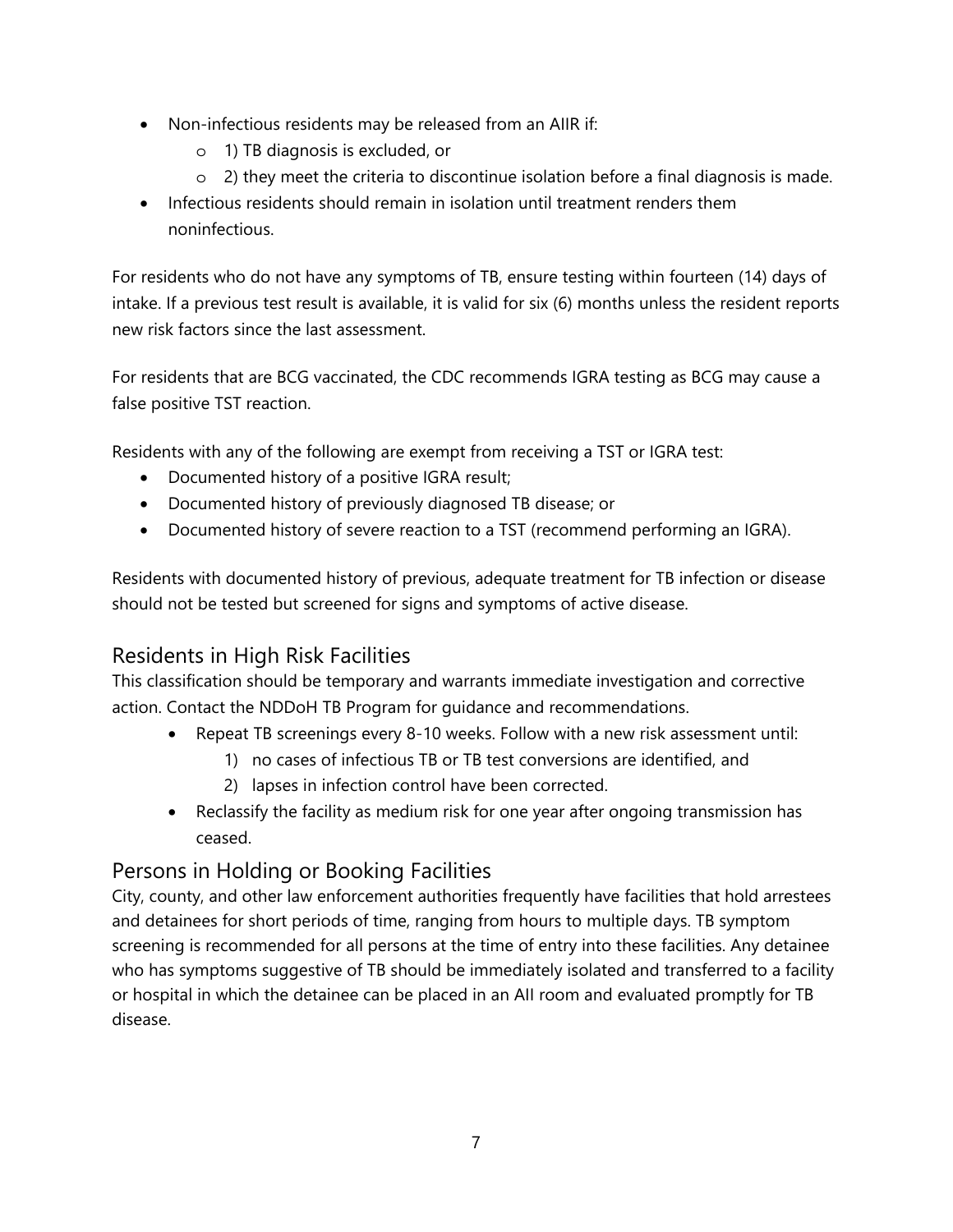# Employee and Volunteer Screening in All Facilities

All employees and volunteers who share the same air with residents should have TB risk assessments performed at least annually.

- Provide TB screening and testing, or request proof of TB clearance prior to employment.
- Provide TB screenings at least annually for all employees without documented history of a positive TB test.
- Conduct immediate TB screening and testing for persons with TB signs and symptoms.

To improve the accuracy of baseline results, a two-step TST or a single-step IGRA should be used for initial employee screening without documented evidence of a TST or an IGRA in the past 12 months. Employment or service is not contingent upon test results. If medical evaluation and chest x-ray is suggestive of active TB, place the employee or volunteer on sick leave until a diagnosis of infectious TB has been excluded. The employee or volunteer must provide a written release from a provider to return to work.

### Refusal of TB Testing

All facilities must have a policy and defined procedures for managing informed consent and refusal of TB screening.

General recommendations when a resident refuses TB testing:

- Provide education on TB screening risks and benefits. Make a reasonable effort to encourage voluntary acceptance of screening.
- Offer to screen with an IGRA if a resident refuses TST, or vice versa.
- Symptom screening with a chest x-ray, and if indicated, laboratory examination of sputum samples or other body tissues can also be used for TB disease screening.
- Separate residents who refuse TB testing from the general population for observation; provide education and offer screening daily for fourteen (14) to thirty (30) days. Separation should only be for medical reasons and not for punitive purposes.

### Interpreting TB Tests

#### IGRA Test

TB blood tests are also called interferon-gamma release assays or IGRAs. Two TB blood tests are approved by the U.S. Food and Drug Administration (FDA) and are available in the United States: the QuantiFERON®–TB Gold In-Tube test (QFT-GIT) and the T-SPOT®.TB test (T-Spot).

IGRAs measure a person's immune reactivity to *M. tuberculosis*. White blood cells from most persons that have been infected with *M. tuberculosis* will release interferon-gamma (IFN-g) when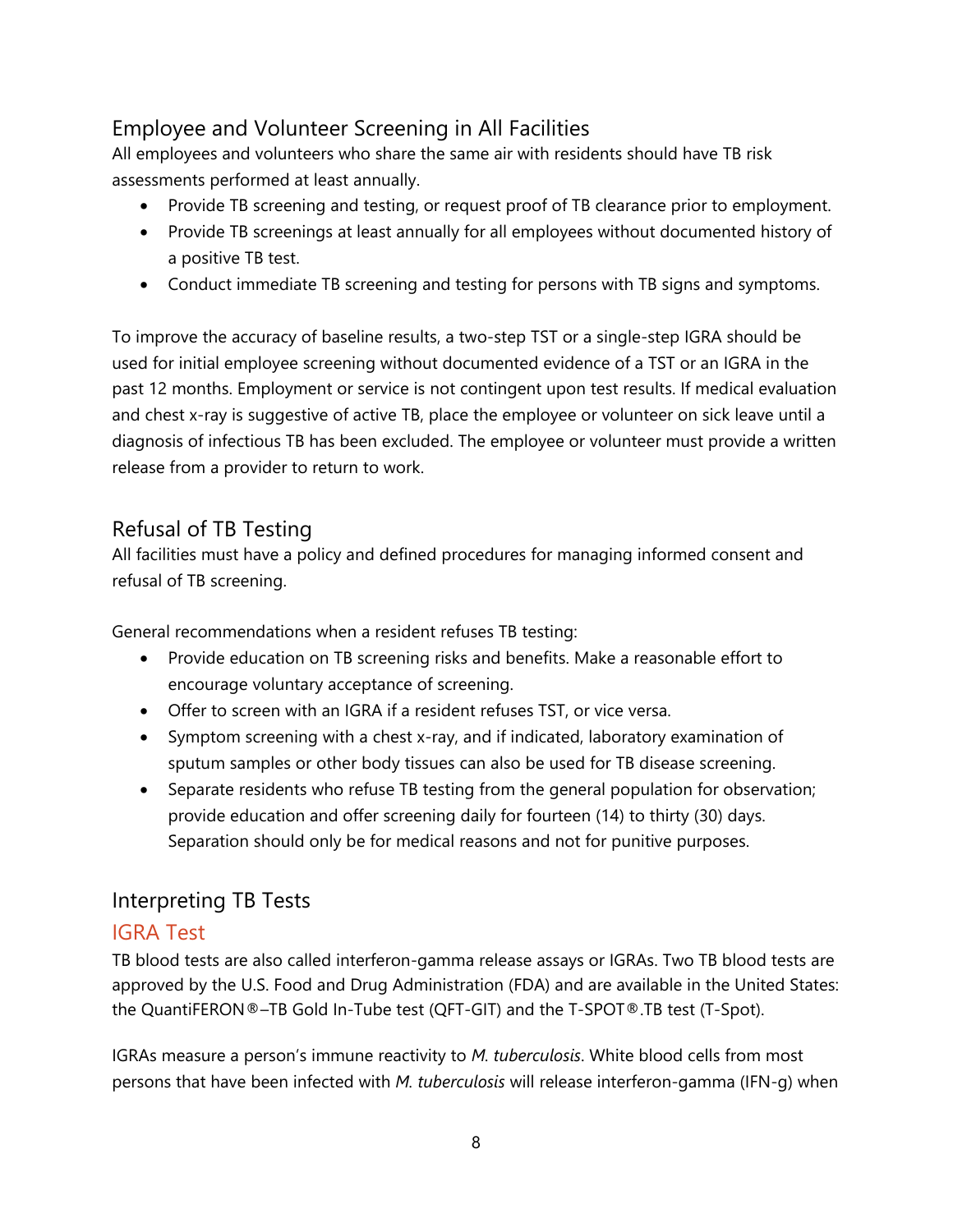mixed with antigens (substances that can produce an immune response) derived from *M. tuberculosis*.

IGRA interpretations are based on the amount of IFN-g that is released or on the number of cells that release IFN-g. Both the standard qualitative test interpretation (positive, negative, or indeterminate) and the quantitative assay measurements (Nil, TB, and Mitogen concentrations or spot counts).

As with the tuberculin skin tests (TSTs), IGRAs should be used as an aid in diagnosing infection with *M. tuberculosis*. A positive test result suggests that *M. tuberculosis* infection is likely; a negative result suggests that infection is unlikely. An indeterminate result indicates an uncertain likelihood of *M. tuberculosis* infection. A borderline test result (T-Spot only) also indicates an uncertain likelihood of *M. tuberculosis* infection.

IGRA's are preferred for testing:

- Persons who have received BCG (either as a vaccine or for cancer therapy
- Persons from groups that historically have poor rates of return for TST reading

If a resident has a negative test for TB but has symptoms of TB, they should still be evaluated for TB disease.

#### TST Test

The TST is performed by injecting 0.1 ml of tuberculin purified protein derivative (PPD) into the inner surface of the forearm. The injection should be made with a tuberculin syringe, with the needle bevel facing upward. The TST is an intradermal injection. When placed correctly, the injection should produce a pale elevation of the skin (a wheal) 6 to 10 mm in diameter. The skin test reaction should be read between 48 and 72 hours after administration.

The skin test reaction should be measured in millimeters (mm) of the induration (palpable, raised, hardened area or swelling). The reader should not measure erythema (redness). The diameter of the indurated area should be measured across the forearm (perpendicular to the long axis). Document test result in mm, not positive or negative.

Vaccinations with live viruses may interfere with TST reactions (may cause a false negative test value). Perform the TST either on the same day as vaccination with live-virus or wait 4-6 weeks after the administration of the live-virus vaccine. TST should be placed one month after a smallpox vaccination.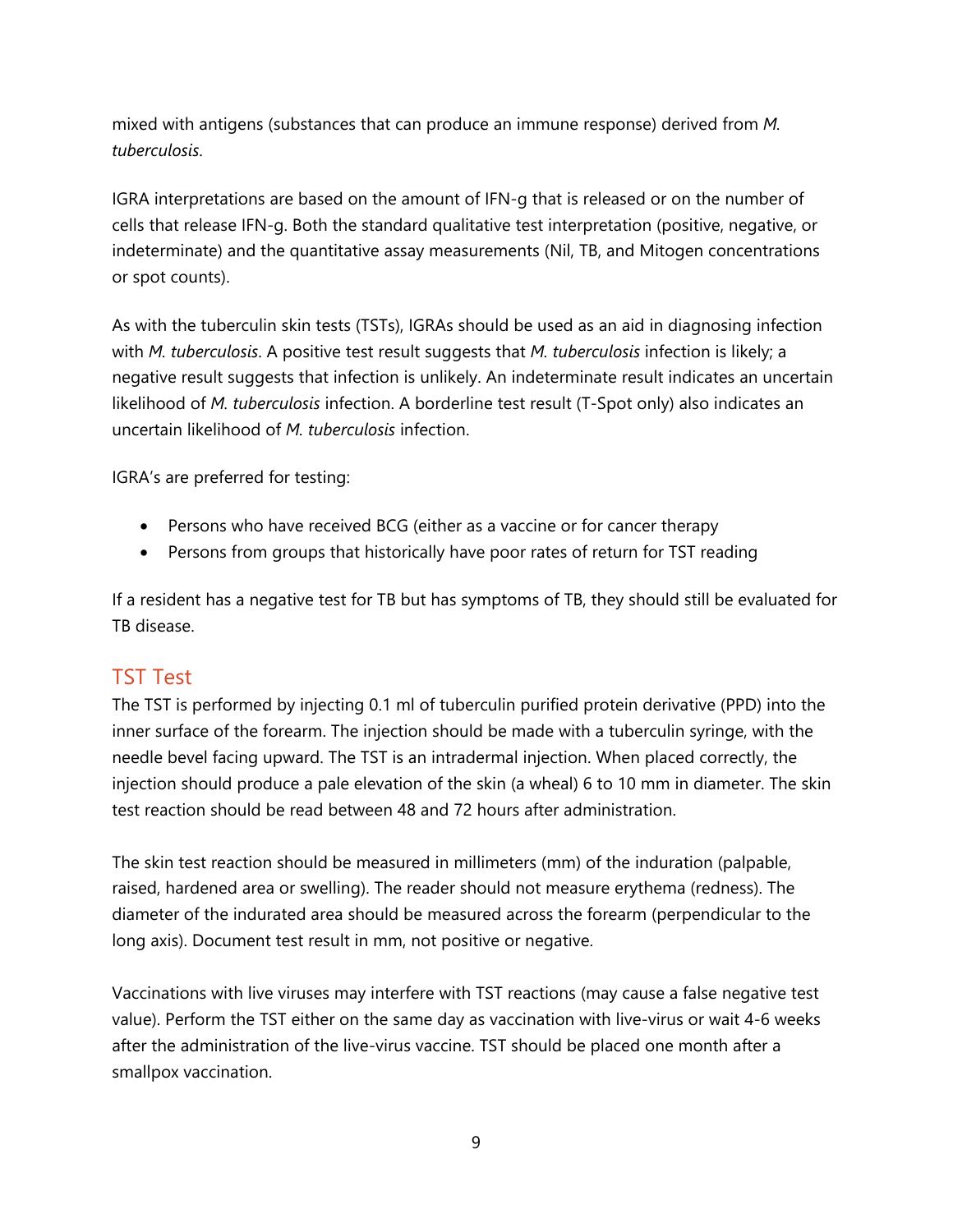A baseline screening TST result of  $\geq$ 10 mm induration is considered positive for the majority of correctional facility staff and residents, and these persons should be referred for medical and diagnostic evaluation. However, for correctional facility staff and residents who have had a known exposure in a correctional facility (i.e., close contact with a resident or staff member with infectious TB disease) after having a previous (baseline) TST value of 0 mm, TST results of  $\geq 5$ mm should be considered positive and interpreted as a new infection.

Correctional facility staff and residents with a screening baseline TST result of  $\geq$ 1 mm, but <10 mm, who are subsequently exposed to TB disease, should be considered newly infected if they have TST values increase by  $\geq$ 10 mm on retest. For example, a baseline TST result with 8 mm induration and a repeat TST result 1 year later with 18 mm induration would indicate a new infection. However, a repeat TST result with 12 mm induration would not indicate a new infection.

When decisions are made for the diagnosis and treatment of LTBI and choosing the cut-off value for a positive reaction, certain risk factors (e.g., immunocompromising conditions and known contact with a TB patient) should be assessed. Correctional facility staff and residents who have TST indurations of 5 - 9 mm should be advised that their results might be an indication for treatment under certain conditions.

#### Periodic Screening

Long-term residents and all employees who have a negative TST or IGRA result should have a follow-up risk assessment at least annually. Persons who have a history of a positive test result should be screened for symptoms of TB disease. Annual chest radiographs are unnecessary for the follow-up evaluation of infected persons. Test results should be recorded in medical records and in a retrievable aggregate database of all TST or IGRA results.

Correctional facilities can use multiple strategies to ensure annual screening of long-term residents for newly acquired TB infection. Certain institutions schedule annual screening on the resident's date of birth or on the anniversary of the resident's most recent test. Other institutions and systems suspend resident movement and screen the entire population on the same day every year. Methods of screening a subset of the resident population (e.g., on a monthly basis) are beneficial because they provide an ongoing assessment of *M. tuberculosis* transmission within the facility.

Results from TST or IGRA testing should be analyzed periodically to estimate the risk for acquiring new infection in a correctional facility; however, this analysis should be completed by using only the test results of facility employees and residents who have remained in the facility continually during the interval between testing. The conversion rate equals the number of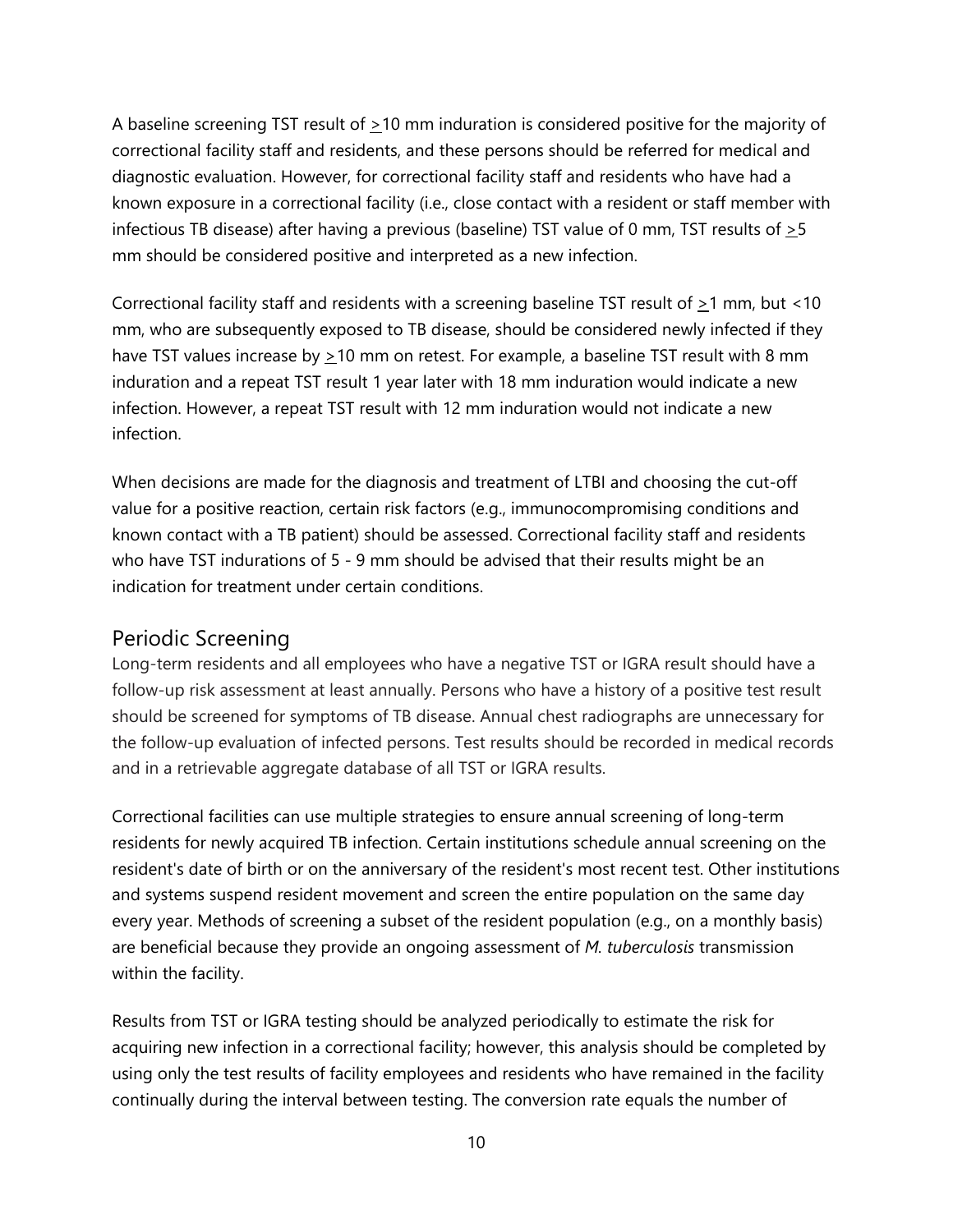employees or residents whose test results have converted from negative to positive (i.e., the numerator) during a specific interval divided by the total number of previously negative employees or residents who were tested during the same interval (i.e., the denominator). In certain facilities, conducting an analysis of test results for specific areas or groups within the facility might be appropriate.

More frequent screening is needed when a conversion rate is substantially higher than previous rates or when other evidence of ongoing transmission is detected. A cluster (i.e., either two or more patients with TB disease that are linked by epidemiologic or genotyping data or two or more TST or IGRA conversions occurring in the correctional facility among residents who are epidemiologically linked) or other evidence of person-to-person transmission also warrants additional epidemiologic investigation and possibly a revision of the facility's TB prevention and control protocol.

Facilities in which the risk for infection with *M. tuberculosis* is minimal might not need to maintain a periodic screening program. However, requiring baseline TST or IGRA testing of employees would enable medical staff to distinguish between a TST or IGRA conversion and a positive TST or IGRA result caused by a previous exposure to *M. tuberculosis*. A decision to discontinue periodic employee screening should be made in consultation with the local or state health department.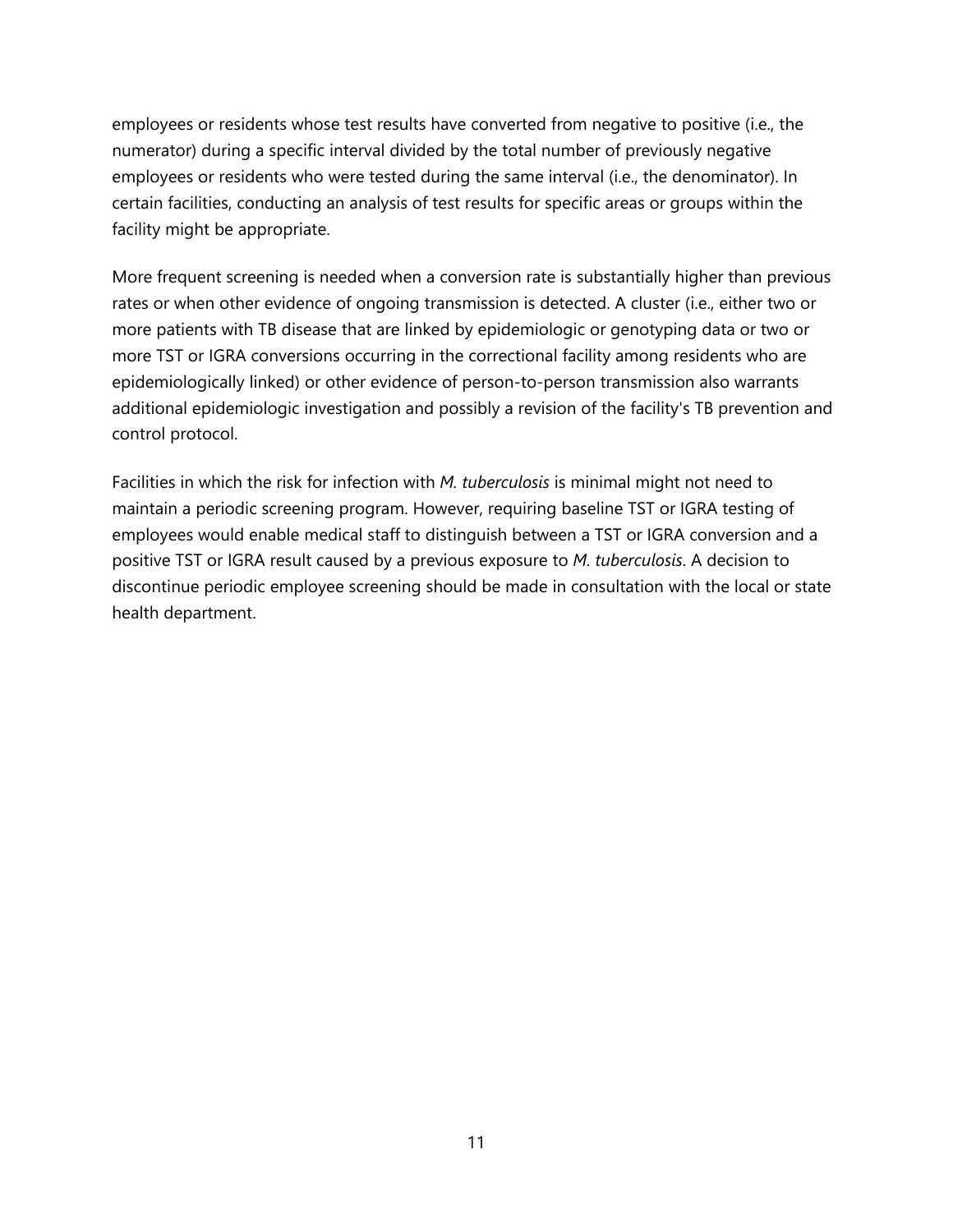# TB Treatment

## Treatment of TB Disease

Correctional facilities housing residents with TB disease should provide medical treatment in coordination with NDDoH TB Program. TB treatment is complicated and lasts for a long time. Proper TB case management leads to treatment completion and prevents serious problems, including development of drug resistant TB and transmission. The following actions are essential for a successful treatment outcome:

- Notify NDDoH TB Program within one (1) working day when a resident has suspected or confirmed TB disease and begin clinical case management consultation.
- Transfer individuals who need advanced health care beyond facility resources to an appropriate facility where care is available.
- Educate residents about reasons for taking medications, name of medications, side effects, and importance of treatment adherence.
- Contact NDDoH TB Program if TB expert consultation is required (e.g., drug-resistant TB).
- Start medication for TB disease, regardless of incarceration length.
- Directly observe the resident swallowing TB medication to prevent relapse and drug resistance.
- Conduct face-to-face clinical monitoring for adverse reactions to medications (i.e., symptoms of liver failure).

#### Treatment of TB Infection

Screening programs at correctional facilities are key to identifying persons with TB infection who are at high risk for progressing to TB disease. Infected persons incarcerated long term without preventive treatment may progress to active TB disease and pose a risk to themselves and others.

Treatment for TB infection is generally started on residents who will be incarcerated for the duration of care or residents likely to complete treatment under supervision when released from a facility. Residents with the following risk factors should be started on treatment regardless of their expected duration of incarceration:

- 1) HIV co-infected or other immunocompromised condition
- 2) close contact with an active TB case
- 3) TB test conversion within a two-year period

If the attending physician prescribes preventive treatment and residents consents to care, follow these recommendations to ensure a successful treatment outcome:

• Screen residents for TB disease before starting TB infection treatment.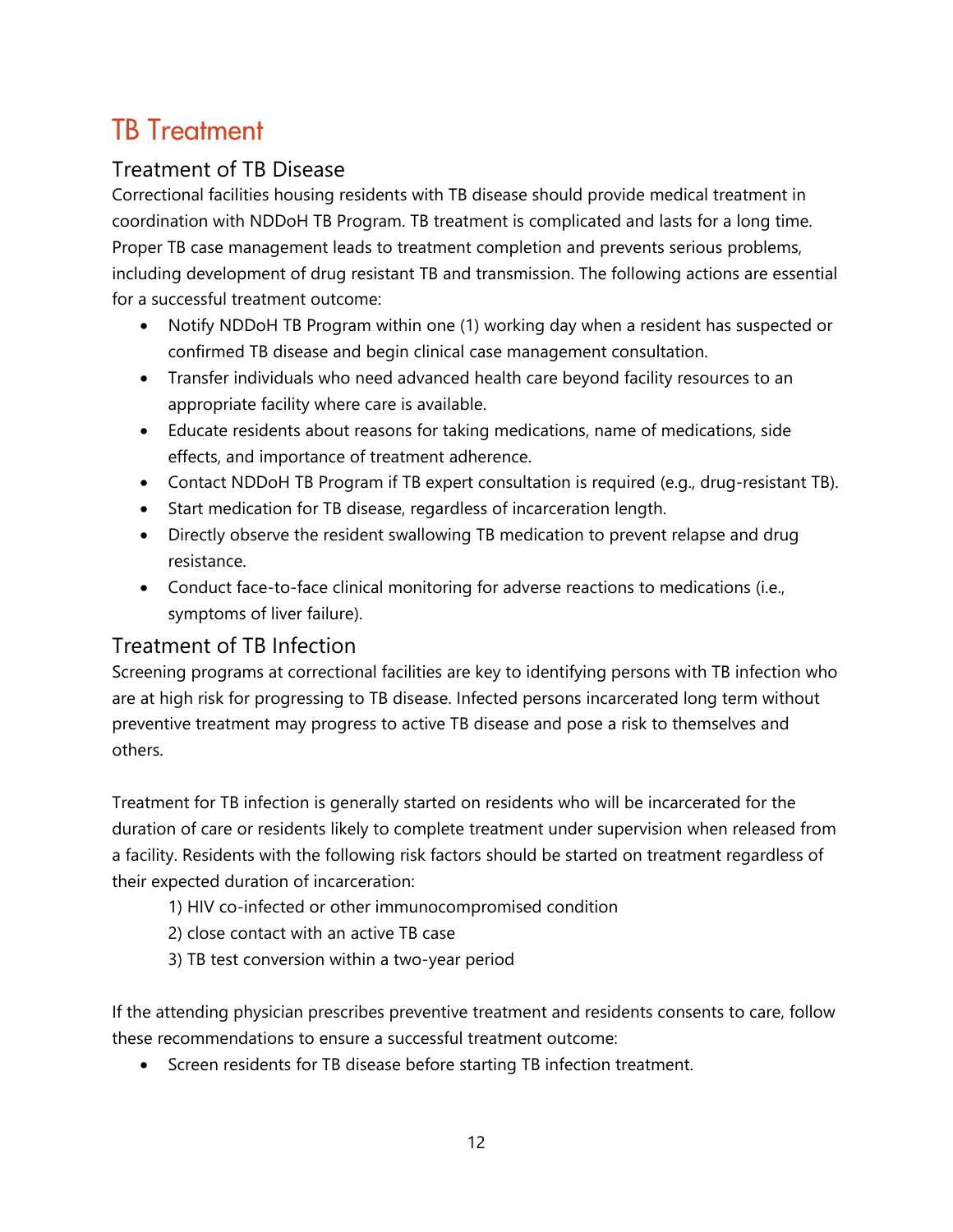- Start sentenced residents on TB infection medication. Coordinate continuity of care with receiving facility for residents transferred during treatment.
- Follow attending physician's orders for TB infection treatment. Consult with LPHU or TB program if TB expert guidance is needed or facility medical orders are not available.
- Directly observe residents swallowing TB medication. Record in medication records.
- Monitor medication records at least weekly to ensure residents take all prescribed medications.
- Prior to starting medication, educate residents about reasons for taking medications, medication name(s), time to administer, side effects, and importance of adherence.
- Conduct clinical monitoring of side effects. A health professional should evaluate all residents taking TB infection treatment at least monthly.
- Direct healthcare workers to stop medications and consult with LPHU or TB program if resident has any serious adverse reactions (such as nausea, vomiting, bleeding, etc.).

Residents failing to complete treatment for TB infection on two or more occasions should be evaluated to determine if additional efforts to treat are clinically prudent. Some considerations to reinitiate treatment include:

- 1. Risk factors for TB disease
- 2. Previous cumulative doses of administered treatment
- 3. Anticipated treatment adherence

The treatment of TB infection should never be initiated until active TB disease has been eliminated as a potential diagnosis with a posterior-anterior CXR and documented negative assessment for signs and symptoms of TB. A CXR is ―good (for the purpose of ruling out TB prior to starting treatment of LTBI) for 3–6 months in HIV seronegative persons and 1 month in HIV-positive persons.

If the resident is pregnant, a CXR should be done immediately utilizing lead shielding, even during the first trimester for pregnant women who are:

- Presenting with symptoms suggestive of TB disease.
- HIV-positive (TB test positive or negative) and had close contact to a TB case.
- TB test positive and are a close contact to a smear positive or cavitary case.
- A CXR should be performed for lower risk TB test positive pregnant women after the first trimester, utilizing lead shielding.

Liver transaminases, i.e., ALT (SGPT) or AST (SGOT) and other laboratory tests, should be obtained as clinically indicated. Although baseline liver transaminases are not routinely recommended prior to initiating LTBI treatment in the general population, screening is recommended for residents because of the high-incidence of substance abuse and associated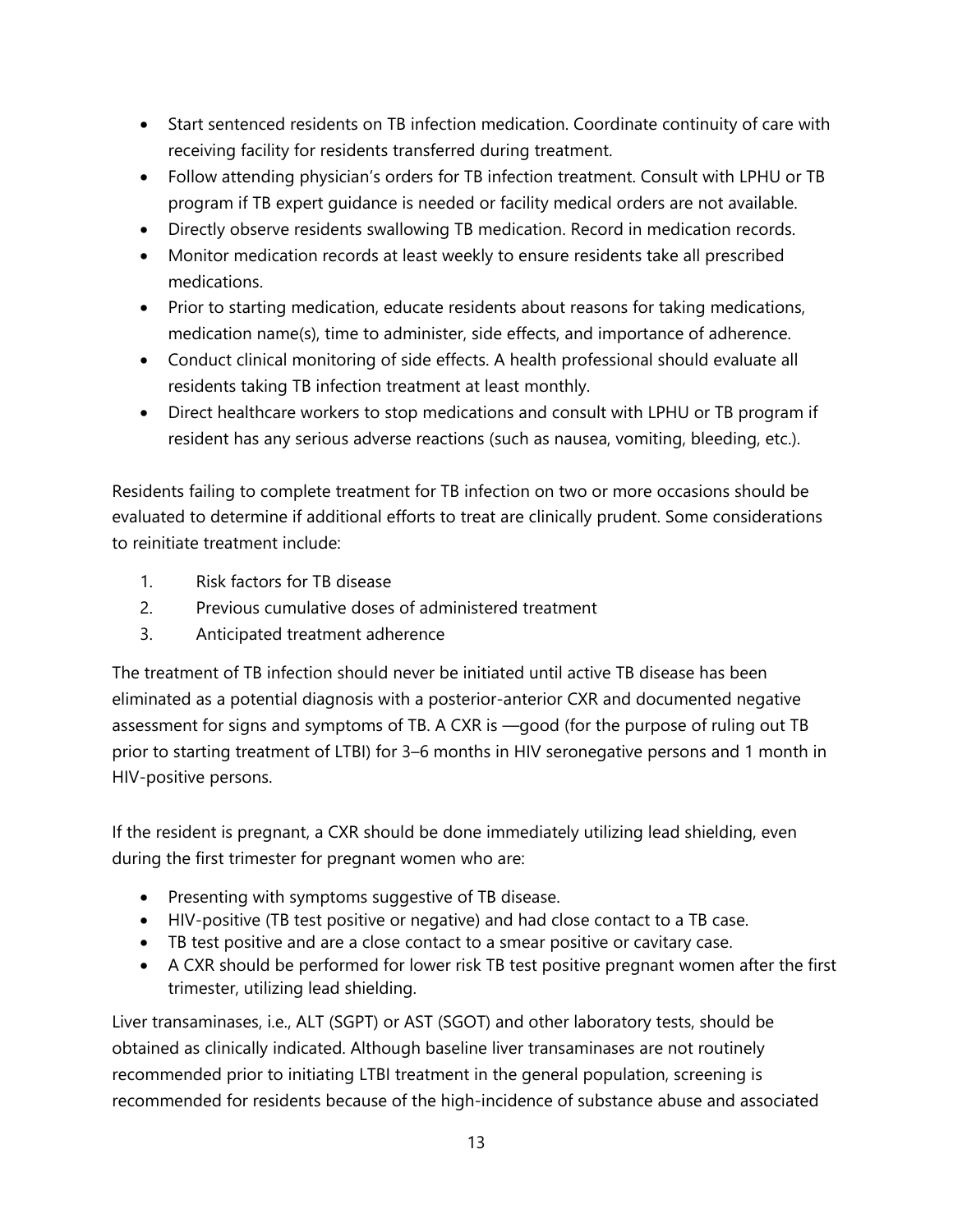liver disease among incarcerated populations. If liver transaminases are elevated, liver function tests (e.g., bilirubin) should also be assessed.

HIV counseling and testing is strongly recommended for all TB test positive persons (if not done previously) since HIV co-infection significantly increases the risk of developing active TB.

Sputum evaluation is not routinely indicated for persons being considered for LTBI treatment. However, for residents with CXRs suggestive of old healed TB, sputum's (if producible) should be obtained for AFB smear and culture to screen for active TB disease. Obtain 3 consecutive sputum samples at least 8 hours apart, including one early morning specimen. Residents with HIV infection, who have respiratory symptoms, unexplained fever or weight loss, should also have sputum's submitted for bacteriologic cultures, since active TB disease in immunocompromised hosts is often difficult to diagnose.

If sputum smears and cultures are negative and the resident's symptoms or radiographic findings cannot otherwise be clinically explained, further diagnostic evaluations (e.g., bronchoscopy) for active TB disease should be considered. During the diagnostic evaluation, empiric treatment for active TB disease can be considered on a case by case basis depending on the resident's symptoms and radiographic findings. Single drug treatment of LTBI should never be instituted while an evaluation for active TB disease is being pursued.

#### Regimens for the Treatment of TB Infection

Three treatment regimens for latent TB infection have been recommended by the CDC. The antituberculosis medications used in these regimens differ in their dosages, potential toxicities and monitoring requirements. Ingestion of all doses of medication for treatment of latent TB infection should be directly observed via pill line.

The North Dakota TB Program recommends treatment with rifampin for 4 months unless medical contradictions exist. For more information and to initiate treatment for TB infection, see the TB Infection Medications Request Form.

#### Indications for Treatment of TB Infection

Treatment of TB infection should be considered for all TST or IGRA positive residents regardless of age, when no medical contraindications to treatment exist, and previous adequate treatment has not been provided/documented.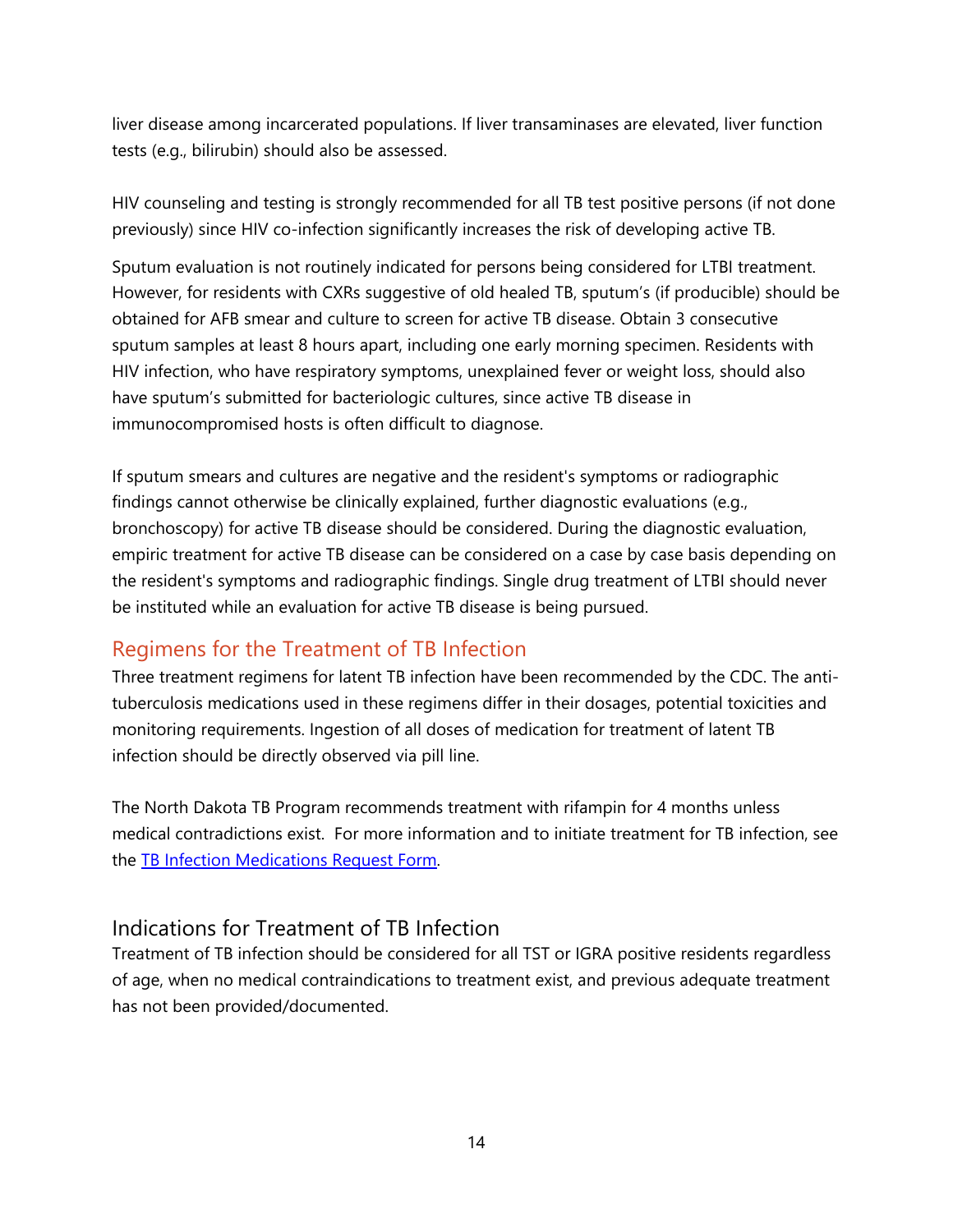People who have any of the following should be prioritized for treatment of TB infection as the development of TB disease is more likely due to co-morbidities and risk factors that increase the risk of conversion to TB disease.

- HIV co-infection.
	- o HIV infection is the most significant risk factor for the development of active TB; therefore, co-infected TB test positive residents are a very high priority for effectively treating TB infection
- Other immunosuppressive conditions or therapy:
	- o Residents on immunosuppressive therapy
	- o History of organ transplantation with immunosuppression
	- o On chronic steroid therapy
	- o On anti-TNF alpha therapy
- People with recent documented negative TST or IGRA tests.
- Other high-risk medical conditions/risk factors:
	- o Abnormal CXR consistent with old healed TB
	- o History of injection drug use
	- o Hematologic or reticuloendothelial neoplasms
	- o Chronic renal failure
	- o Diabetes mellitus
	- o Gastrectomy and other specific conditions resulting in nutritional deficiencies
	- o Head and neck malignancies
	- o Silicosis

#### Grade 3 or 4 Facilities

Residents in facilities where residents are detained for short periods of time should not be routinely starting residents on LTBI treatment. Special cases may be made if the resident is known to have high priority indications such as HIV co-infection, other immunocompromised condition, close contact with an active TB case, or recent convertor status.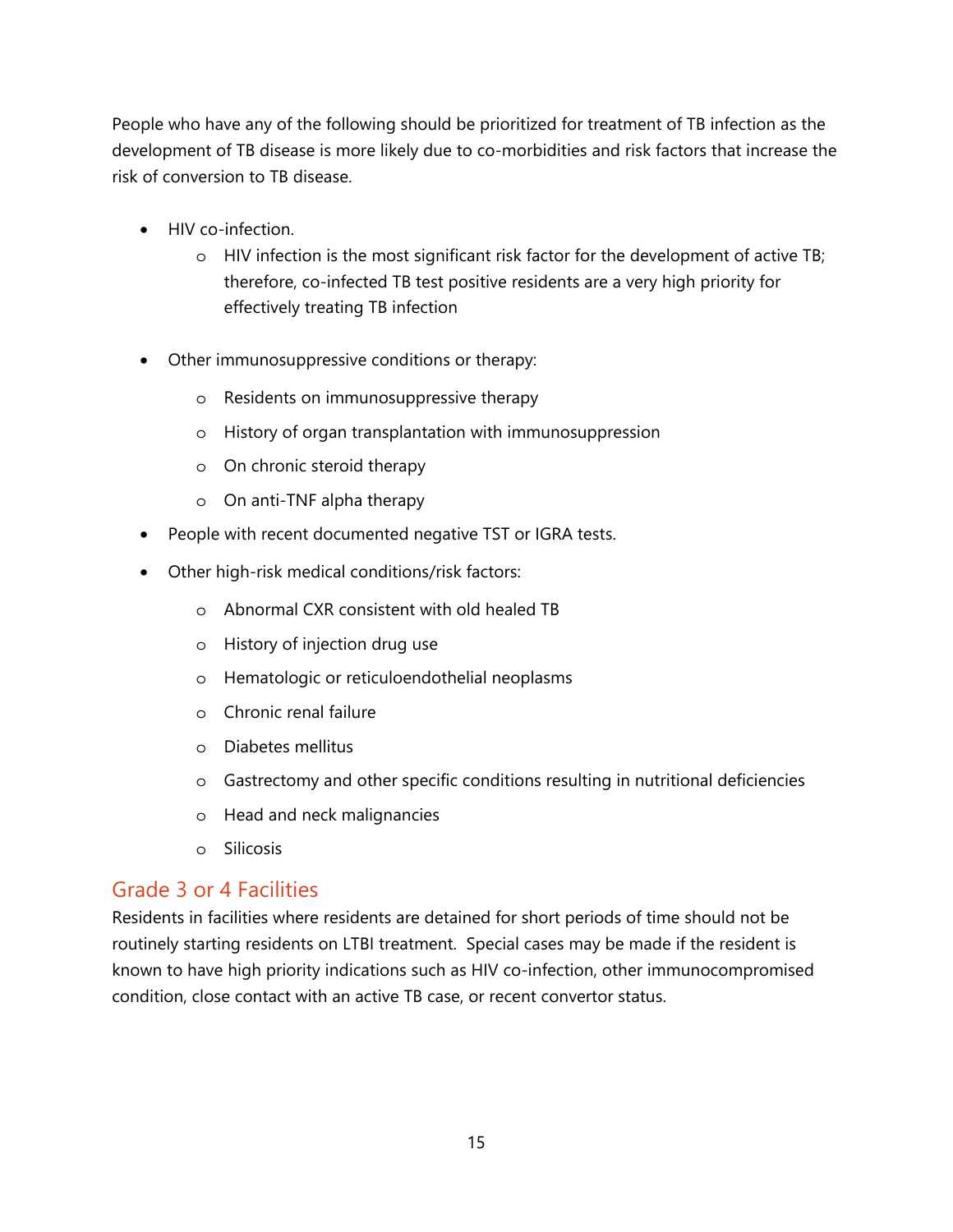# Treatment Coordination Upon Release

### Coordinated Release Planning

Regardless of size and ownership, all correctional facilities must assure continuity of care for residents receiving TB treatment. Coordinating TB services when residents are transferred or released to another facility is critical. It prevents interruptions in treatment and minimizes risk to public health.

The housing facility, destination facility, NDDoH TB Program, and the resident must initiate the continuity of care plan as soon as TB disease or TB infection is suspected. The classifications unit should notify health services staff when a resident is scheduled for release or transfer. However, residents may be released any time due to an unexpected or immediate order of the court. When this occurs, the notification should be provided immediately after the resident's release. Advising a resident to go to the local health department upon release is not a continuity of care plan. Prior to release:

- Contact the LPHU before the person leaves the facility.
- Review the program eligibility criteria to ensure referral is sent to appropriate program.
- Complete the referral carefully and provide accurate information; i.e. transfer of medication, prescription, medical records.

### Interstate and Intrastate Transfers

An inter-jurisdictional referral system is supported by the National Tuberculosis Controllers Association (NTCA) and NDDoH TB Program for patients who move across state lines and locally in North Dakota. To ensure the completion of treatment, any resident who is currently receiving treatment for either TB infection or TB disease must have paperwork sent to the NDDoH TB program. NDDoH will coordinate the transfer of the care between states for both TB infection and TB disease instances.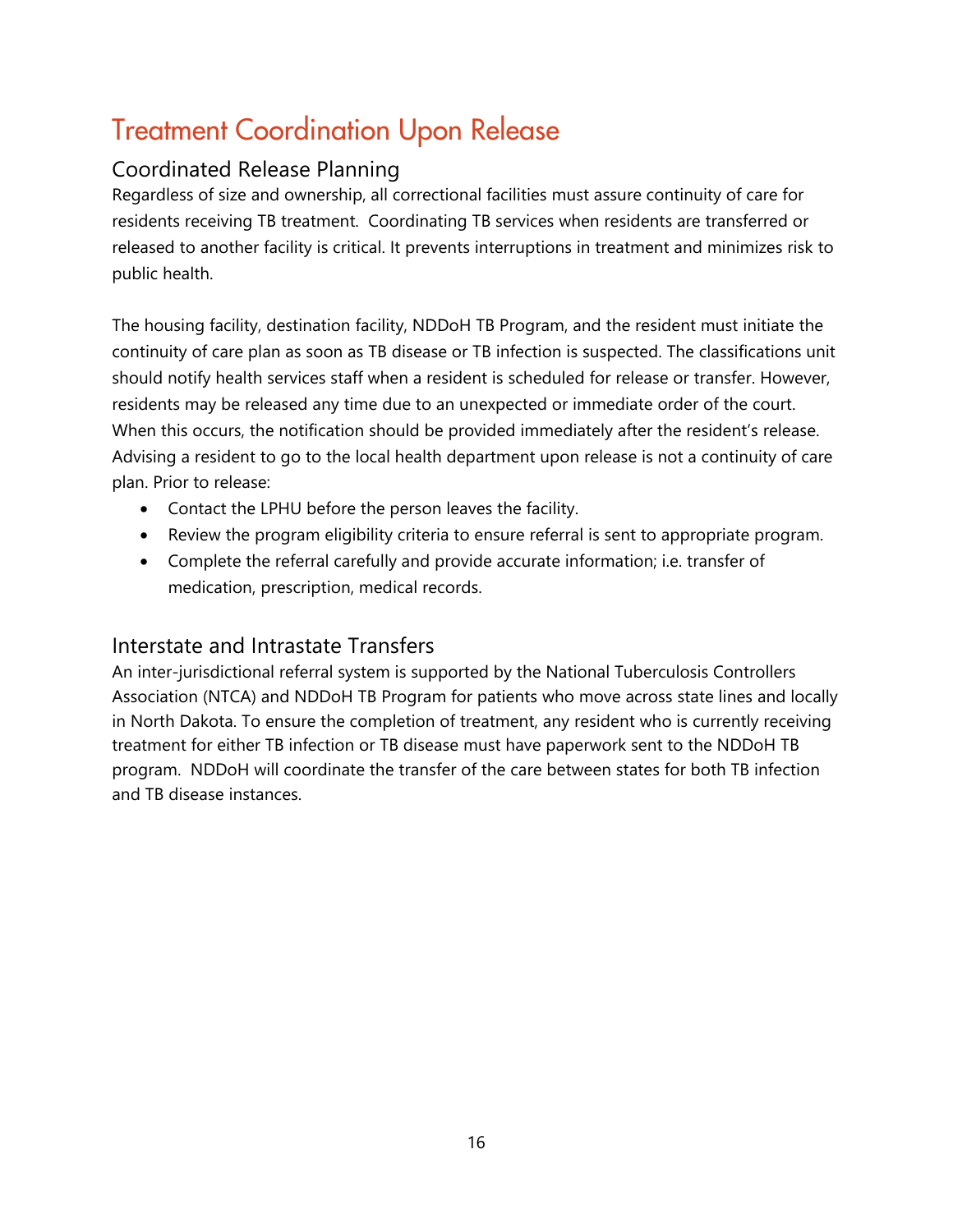# Infection Control

Effective infection control measures in correctional facilities reduce or eliminate the risk of TB transmission. All facilities, including low risk TB facilities, should assign a person with experience in infection control and occupational health to be responsible for TB prevention and control. This person must have the authority to develop, implement, enforce and evaluate TB control policies. A TB risk assessment is the first step of a TB control plan. It determines the types of administrative, environmental, and respiratory-protection controls needed and should be repeated annually in collaboration with a NDDoH TB Program.

Most TB outbreaks reported in correctional facilities involve an infectious person who remained undetected for a prolonged period of time. Immediate isolation of infectious patients can interrupt TB transmission in correctional facilities. Residents must be placed in an AIIR or safely transferred to other institutions, facility or hospital with a functional AIIR, when the following conditions exist:

- 1) Signs and symptoms of TB disease are present
- 2) A resident has documented TB disease and incomplete treatment
- 3) A qualified provider has not ruled out infectious TB

Residents or employees with suspected or confirmed TB disease who are not on TB treatment should be considered infectious if characteristics include:

- Prolonged cough for 3 weeks or longer
- Chest pain
- Hemoptysis (bloody sputum)
- Cavitation on chest radiograph
- Positive acid-fast bacilli (AFB) sputum smear result
- Respiratory tract disease with involvement of the lung or airways, including larynx
- Undergoing cough-inducing or aerosol-generating procedures (e.g., sputum induction, bronchoscopy, airway suction)

If residents with one or more of the characteristics above are on standard multidrug therapy with documented clinical improvement, usually with smear conversion over several weeks, risk of infectiousness is reduced.

The following guidance is central to effective isolation measures.

• Do not isolate or segregate people with confirmed or suspected TB without proper health monitoring. The general medical and mental health of isolated residents should be monitored daily given their TB medications. They must also be given time to make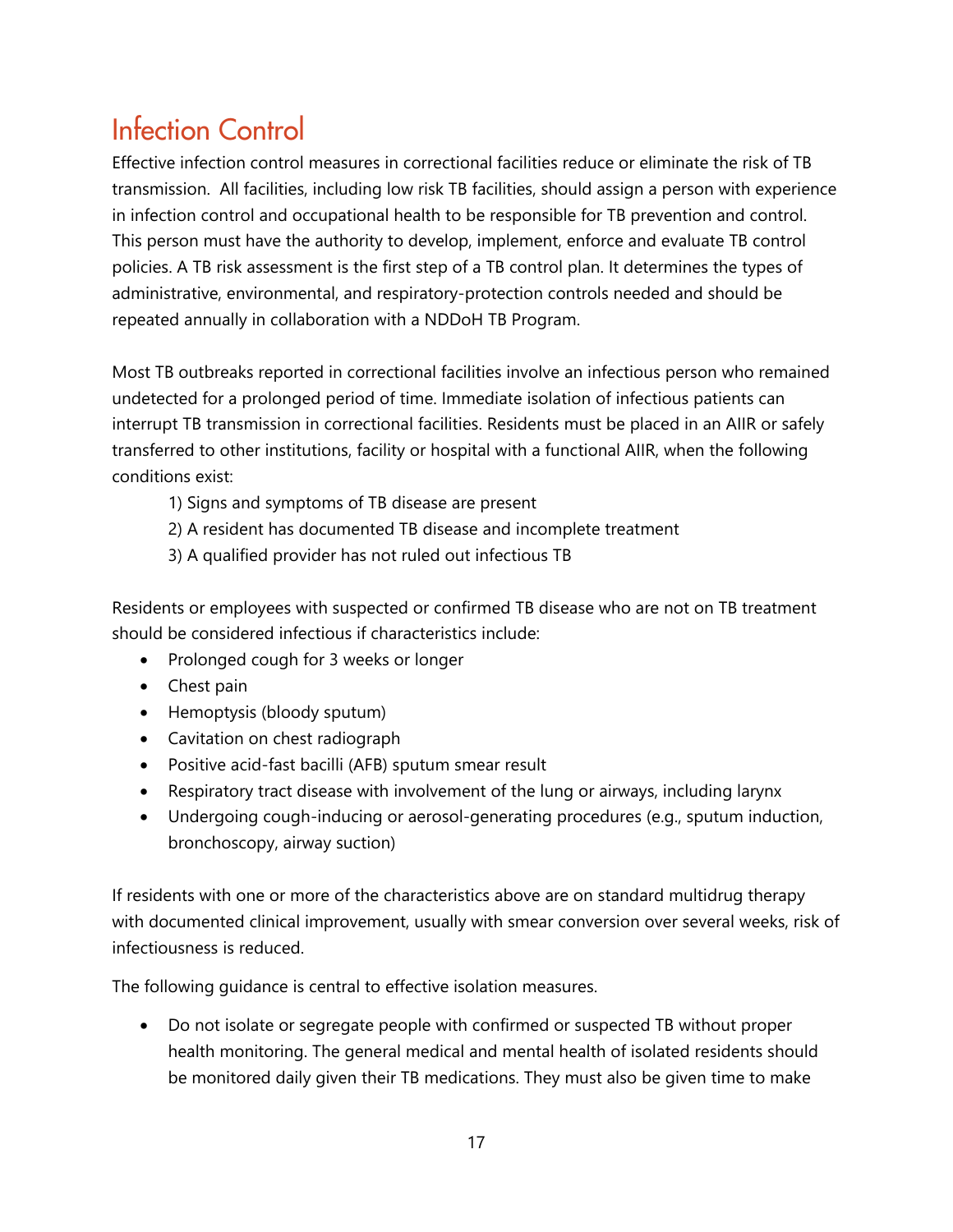their health needs known, including discussing adverse side effects from their TB regimen.

- Do not use "lock-down" or single solitary confinement rooms to isolate persons with TB signs and symptoms. TB can be transmitted into adjacent corridors and rooms unless adequate ventilation system maintains negative pressure and appropriate room exhaust.
- Post appropriate respiratory precautions outside AIIRs.
- Medical and security staff should use particulate N-95 respirators when caring for infectious TB patients.

#### Discontinuation of isolation

A resident with suspected or confirmed TB disease should remain in an AIIR until all the following have occurred:

- The patient has three (3) consecutive negative AFB sputum smear results obtained eight (8) to twenty-four (24) hours apart, with at least one (1) being an early morning specimen
- The patient has demonstrated clinical improvement as a result of directly observed therapy (DOT) TB treatment for a minimum of two (2) weeks; and
- A knowledgeable and experienced TB physician has determined that the patient is noninfectious.
- A longer isolation period must be considered for patients with multidrug-resistant TB (MDR TB) due to the possibility of treatment failure or relapse which may prolong infectiousness.

# Transporting Residents with Infectious TB Disease

Measures must be taken to prevent transmission when transporting a person with suspected or confirmed infectious TB disease. Transporting in an ambulance is preferred whenever possible. Provide instructions and ensure that only mask fitted personnel care for and transport infectious residents; N-95 must be worn in all enclosed areas.

Additional steps to ensure proper infection control include:

- Provide enough surgical masks for the resident to wear over the mouth or nose to prevent TB particles from the respiratory tract from being released into the air. The resident's masks should be changed when they become moist or torn.
	- o Note: Residents should not wear N-95 respirators. A respirator has the opposite function of a surgical mask.
- Set ventilation system to non-recirculating mode. This maximizes outdoor air and facilitates TB particles dilution.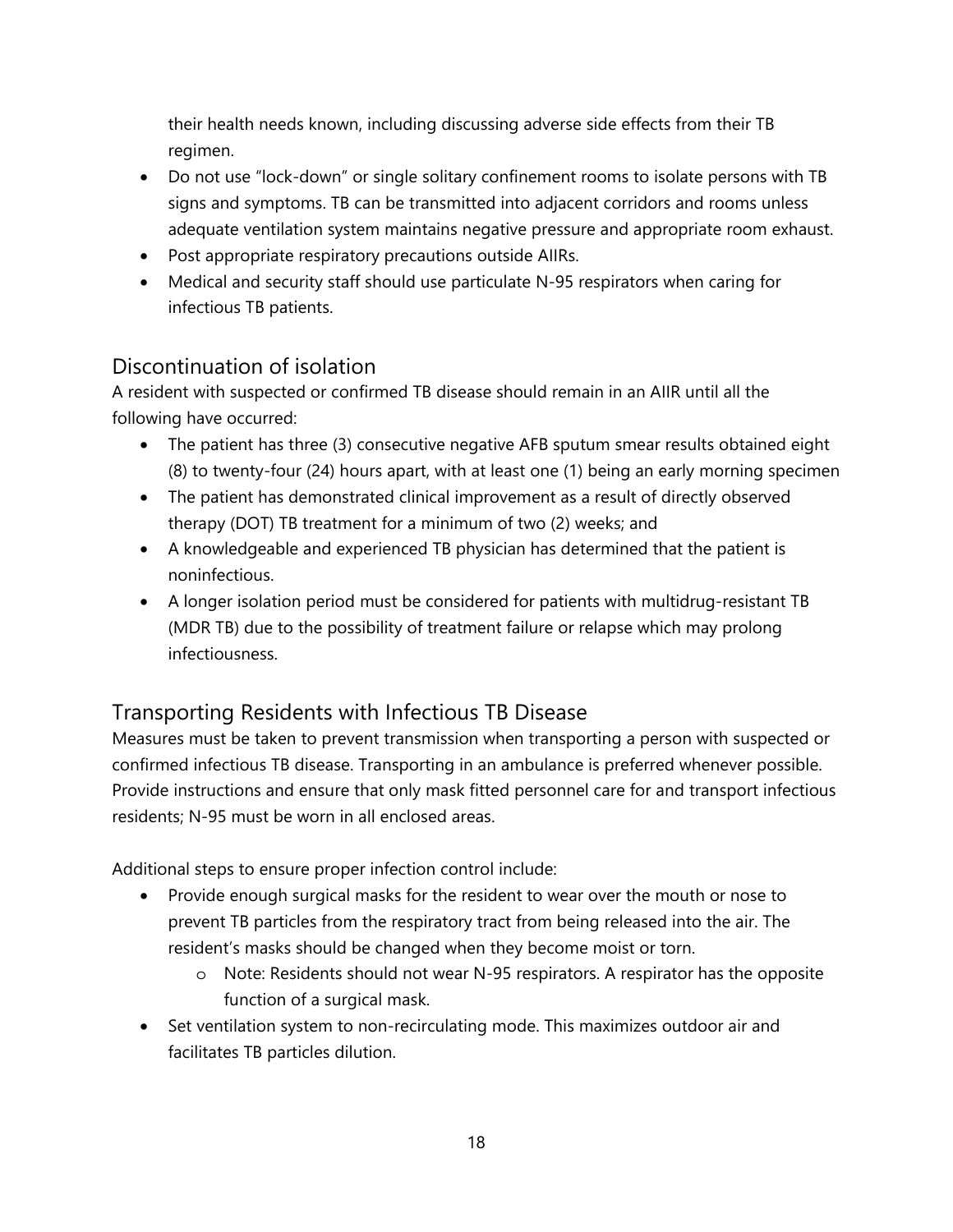- Use rear exhaust, if available. Airflow should go from the vehicle front to rear exhaust fan. Open as many windows as possible to reduce exposure risk, if a vehicle with a HEPA filter is not available.
- Transport additional passengers and staff members in a separate vehicle to reduce exposure risk.
- Leave vehicle unoccupied with windows open for at least one (1) hour after end of journey. Post a sign on vehicle indicating when it can be used again.

## Airborne Infection Isolation Rooms

A properly designed and operating AIIR can be an effective infection control measure. However, a badly designed or incorrectly operating AIIR does not contain infectious particles or effectively reduce their concentration in the room.

 Consequently, health care workers and other patients are placed at risk for TB. Correctional and detention facilities with an AIIR must develop and implement monitoring and maintenance procedures. When an AIIR does not function according to code, the appropriate staff must be notified to take appropriate corrective action.

- AllRs must provide negative room pressure (such that air flows under the door gap into the room). A properly functioning must:
	- Have an air flow rate of 6-12 air changes/hour (ACH)
	- 6 ACH for existing structures
	- 12 ACH for new construction or renovation.
	- Have direct exhaust of air from room to outside the building or recirculation of air through a HEPA filter before returning to circulation control tests and measurements

#### Respiratory protection

Staff must wear respiratory protection to:

1) enter rooms housing individuals with suspected or confirmed TB disease; or

2) transport an individual with suspected or confirmed TB disease.

In addition, visitors to residents with TB disease (e.g., law enforcement officials, social workers, ministers) should be offered respirators to wear while in AIIR and instructed on proper use.

The minimum respiratory protection is a filtering face-piece respirator and must be selected from those approved by CDC/National Institute for Occupational Safety and Health (NIOSH) under Title 42 CFR, Part 84. Decisions regarding which respirator is appropriate for a situation and setting should be based on the TB risk assessment.

For correctional facilities, a CDC/NIOSH-approved N95 air-purifying respirator will provide adequate respiratory protection in the majority of situations that require the use of respirators .